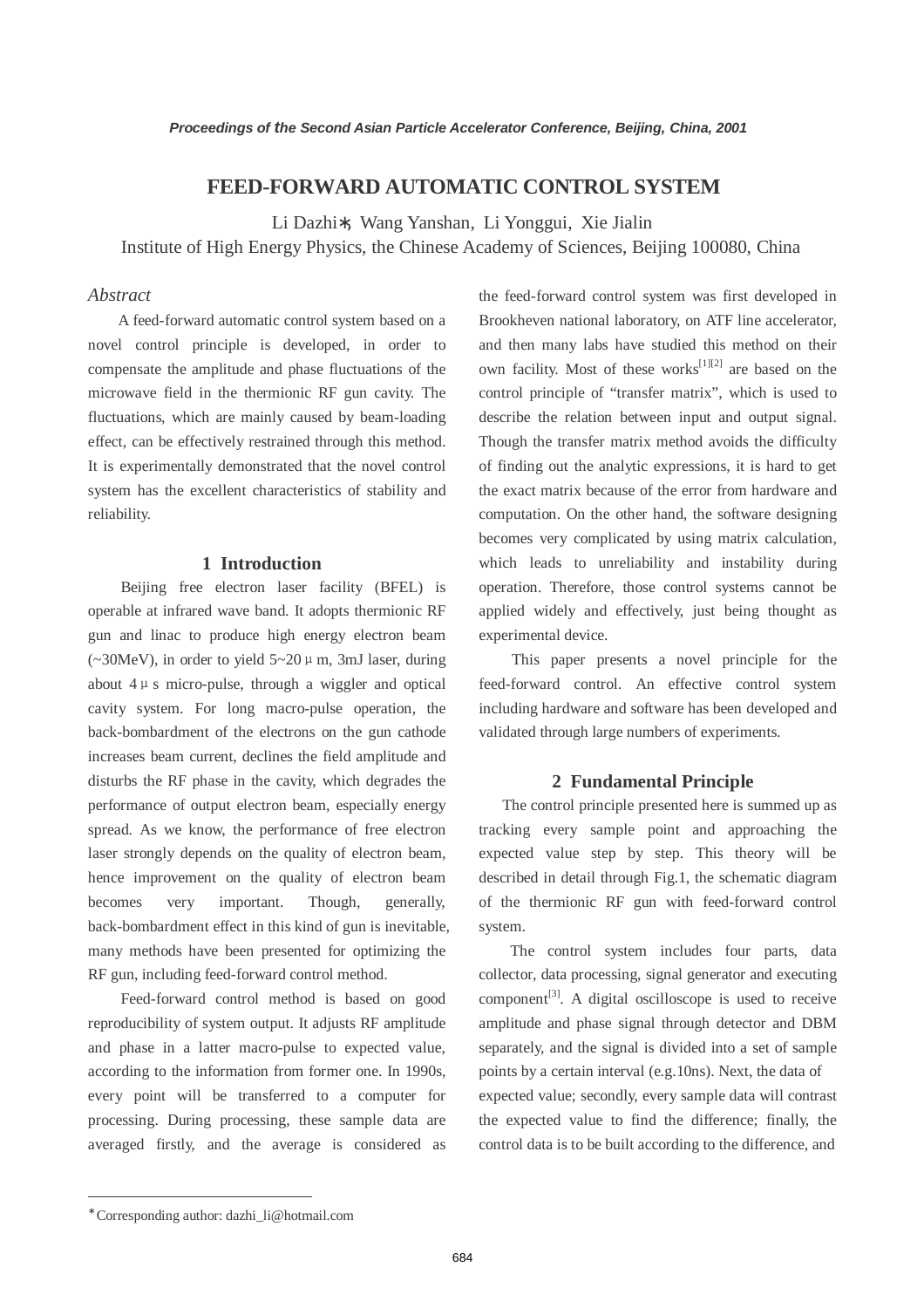

Fig. 1 Schematic diagram of the thermioic RF gun at BFEL with feed-forward control system



Fig.2 Operating interface for feed-forward control system

then is transferred to AFG to generate the analog signals. As a result, the analog signal will modulate the input microwave before it goes into RF gun cavity, through executing components, attenuator and phase-shifter.

Repeat the above operation until the RF amplitude and phase in the RF gun cavity is uniform enough during a macro-pulse. Certainly, the whole process is operated automatically under the control of computer. The control software,Fig.2, is based on the Windows operating system, and developed by Visual Basic computer language.

#### **3 Experimental Results**

 The control system has been mounted on the thermionic RF gun of BFEL facility and experiments about the control system have been demonstrated. Fig. 2 shows the amplitude of RF field in the gun cavity before and after control. The amplitude declines nearly 50 mv over a period of  $4.5 \mu s$  before control, due to beam-loading effect. Contrast to Fig.2 a, the graph in Fig.2 b illustrates a very flat top. That is to say, fluctuations in the amplitude (peak-peak) reduced from15% to 1% after control. Fig.3 demonstrates the